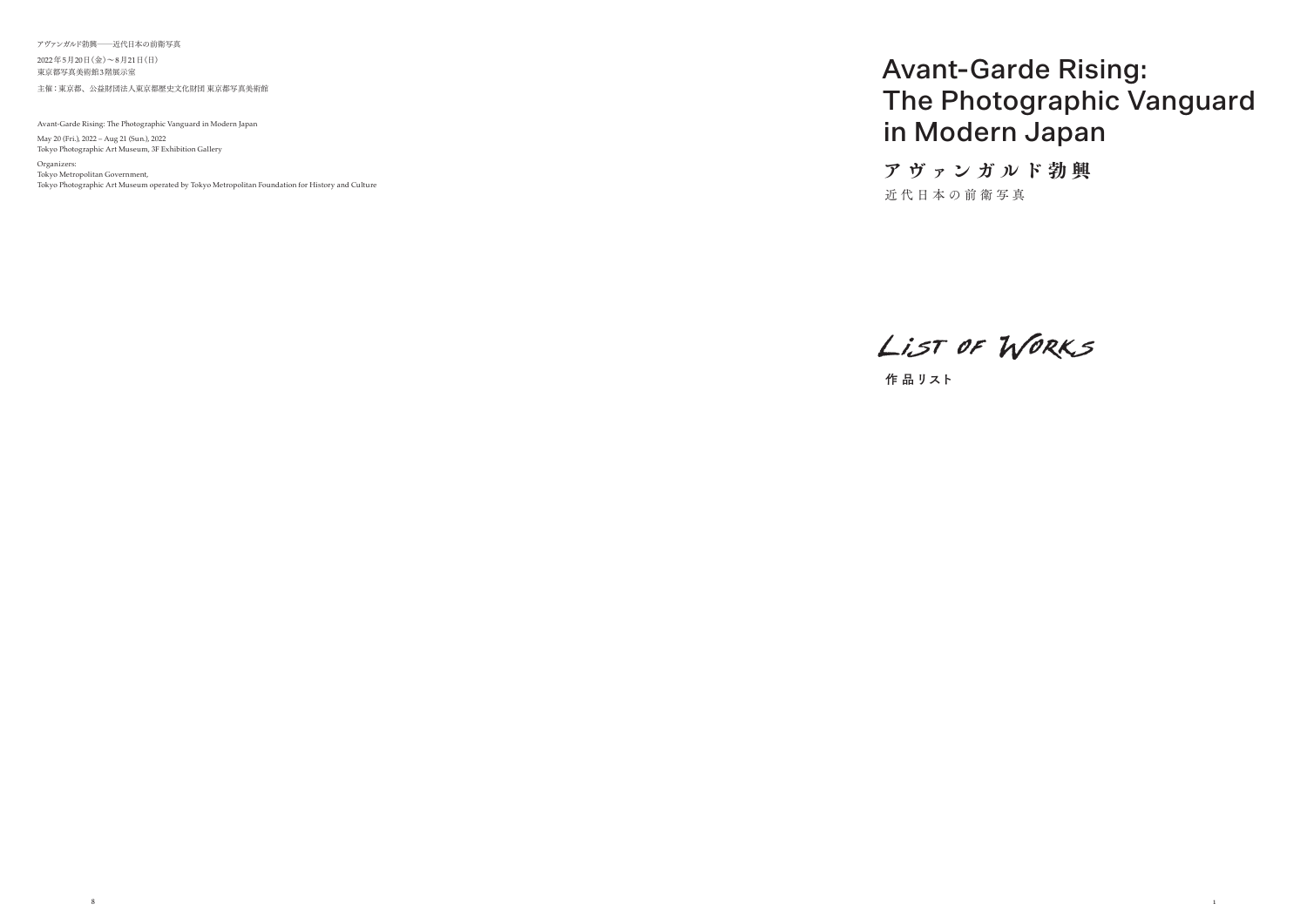Man Ray カラー *Calla Lilies* c.1930 ゼラチン・シルバー・プリント Gelatin silver print  $250 \times 201 \, \text{mm}$ 

**1-1** マン・レイ Man Ray りんごとねじ *Apple and Screw* 1931 ゼラチン・シルバー・プリント Gelatin silver print  $297 \times 216$  mm **1-2** マン・レイ

#### **1-3** マン・レイ Man Ray 彫刻 *Sculpture*  $1930s$ ゼラチン・シルバー・プリント Gelatin silver print  $166 \times 120$  mm

マン・レイ Man Ray 長い髪の女 *Long-haired Woman* 1929 ゼラチン・シルバー・プリント Gelatin silver print  $290 \times 238$  mm

ウジェーヌ・アジェ Eugène Atget ……。<br>紳士服店、ゴブラン通り *Men*'*s Wear Shop, Gobelins Avenue* 1025 ゼラチン・シルバー・プリント Gelatin silver print  $227 \times 170$  mm

**1-4**

**1-5** マン・レイ Man Ray 映画『ひとで』より *From* "*The Sea Star*" 1928 ゼラチン・シルバー・プリント Gelatin silver print 287 × 238 mm

#### **1-6**

**1-7**

ゼラチン・シルバー・プリント Gelatin silver print  $222 \times 179$  mm

 $c.1930c$ 

*(18th)* 1899

**1-8**

1912

**1-9**

1021

**1-10**

ー<br>│ ウジェーヌ・アジェ Eugène Atget ランプのかさ売り、18区ルピック通り *Lampshade Vendor, Lepic Street*  ゼラチン・シルバー・プリント Gelatin silver print  $206 \times 165$  mm ウジェーヌ・アジェ Eugène Atget 日食の間 *During a Solar Eclipse* ゼラチン・シルバー・プリント Gelatin silver print 168 × 222 mm ウジェーヌ・アジェ Eugène Atget 娼家、ヴェルサイユ *Brothel, Versailles* ゼラチン・シルバー・プリント Gelatin silver print  $230 \times 170$  mm ウジェーヌ・アジェ Eugène Atget |城壁地区、ポルト・ド・モントルイユ *Porte de Montreuil, Walled Area* ゼラチン・シルバー・プリント Gelatin silver print  $223 \times 171$  mm アルベルト・レンガー=パッチュ Albert Renger-Patzsch ユーフォルビア *Euphorbie* c.1920s-30s ゼラチン・シルバー・プリント Gelatin silver print 230 × 178 mm アルベルト・レンガー=パッチュ Albert Renger-Patzsch オオバナサイカク **1-13** アルベルト・レンガー=パッチュ Albert Renger-Patzsch パイプカズラ *Aristolochiaceae Aristolochia Elegans* c.1922-23 ゼラチン・シルバー・プリント Gelatin silver print  $228 \times 173$  mm **1-14** アルベルト・レンガー=パッチュ Albert Renger-Patzsch ジギタリス *Fingerhut* c.1924 ゼラチン・シルバー・プリント Gelatin silver print  $230 \times 175$  mm **1-15** アルベルト・レンガー=パッチュ Albert Renger-Patzsch マミラリアコジマニヌア *Mamunillaria Cogimanunea*  $c.1928$ ゼラチン・シルバー・プリント Gelatin silver print  $225 \times 171$  mm **1-16** セシル・ビートン Cecil Beaton ぴったりしたチュニック・コート *Fitted Tunics* 1936 ゼラチン・シルバー・プリント Gelatin silver print  $245 \times 204 \, \text{mm}$ **1-17** セシル・ビートン Cecil Beaton 子どもの手袋がみつかる *Kid Gloves Reappear* 1936 ゼラチン・シルバー・プリント Gelatin silver print 195 × 204 mm **1-18** セシル・ビートン Cecil Beaton クリスマス・パーティのリハーサル

*Rehearsal for the Christmas Party* **1-19** ブラッサイ Brassai ポン・デザールの下から眺めるポ ン・ヌフ *The Pont Neuf Seen from the Pont des Arts* 〈夜のパリ〉より From the series *Paris by Night* 1933 ゼラチン・シルバー・プリント Gelatin silver print  $163 \times 125$  mm **1-20** ブラッサイ Brassai 白い犬がいるモンマルトルの丘の 階段 *Steps of the Butte Montmartre with a White Dog* c.1932-33 ゼラチン・シルバー・プリント Gelatin silver print  $236 \times 173$  mm **1-21** ブラッサイ Brassai ノートルダム寺院北塔のガーゴイル *Gargoyles at the North Tower of Notre-Dame* 〈夜のパリ〉より From the series *Paris by Night* 1933 ゼラチン・シルバー・プリント Gelatin silver print  $173 \times 240$  mm **1-22** ブラッサイ Brassai カンカンポワ通りの女 *A Girl, Quincampoix Street* 〈夜のパリ〉より From the series *Paris by Night* c.1932 ゼラチン・シルバー・プリント Gelatin silver print  $175 \times 235$  mm **1-23** ハンス・ベルメール Hans Bellmer 人形 *The Doll*  $-1035$ ゼラチン・シルバー・プリント Gelatin silver print  $192 \times 317$  mm

ゼラチン・シルバー・プリント Gelatin silver print  $247 \times 204$  mm

1912

**1-11**

**1-12**

1025

*Stapelia Grandiflora*

ハンス・ベルメール Hans Bellmer 人形 *The Doll* 1935 ゼラチン・シルバー・プリント Gelatin silver print  $256 \times 304 \, \text{mm}$ **1-25** ハンス・ベルメール Hans Bellmer 人形 *The Doll* 1935 ゼラチン・シルバー・プリント Gelatin silver print  $256 \times 304 \, \text{mm}$ **2-1** 河野 徹 Kono Toru 初冬 *Early Winter* 1935 ゼラチン・シルバー・プリント Gelatin silver print  $402 \times 316$  mm **2-2** 河野 徹 Kono Toru 逆光 *Against Daylight* 1935 ゼラチン・シルバー・プリント Gelatin silver print  $360 \times 291$  mm **2-3** 河野 徹 Kono Toru 題不詳(椅子) Title unknown (*chair*)  $c$  1930s ゼラチン・シルバー・プリント Gelatin silver print  $274 \times 217$  mm **2-4** 矢野 敏延 Yano Toshinobu 曲線 *Curves* 1935 ゼラチン・シルバー・プリント Gelatin silver print  $417 \times 545$  mm

 Those marked with **§** are shown from May 20 to July 3, and those with **§§** from July 5 to August 21. The other works are shown throughout the period.

From the series *Drunken Dream* ゼラチン・シルバー・プリント  $307 \times 255$  mm **2-13** 椎原 治 Shiihara Osamu c.1938  $304 \times 256$  mm

中山 岩太 Nakayama Iwata テイトレーター *Tatolator* ゼラチン・シルバー・プリント Gelatin silver print  $225 \times 279$  mm

安井 仲治 Yasui Nakaji ネギの花 *Onion Flowers* ゼラチン・シルバー・プリント Gelatin silver print  $257 \times 275$  mm

安井 仲治 Yasui Nakaji 題不詳(シルエットの構成) Title unknown (*silhouette composition*) c.1938 ゼラチン・シルバー・プリント Gelatin silver print  $256 \times 327$  mm

安井 仲治 Yasui Nakaji *Butterfly* ゼラチン・シルバー・プリント Gelatin silver print  $255 \times 330$  mm

メカニカル・ヘッド *Mechanical Head* ゼラチン・シルバー・プリント Gelatin silver print  $304 \times 236$  mm

ゼラチン・シルバー・プリント Gelatin silver print  $290 \times 254$  mm

ゼラチン・シルバー・プリント Gelatin silver print  $576 \times 435$  mm

ゼラチン・シルバー・プリント Gelatin silver print  $568 \times 465$  mm

ゼラチン・シルバー・プリント Gelatin silver print  $254 \times 203$  mm

**2-18** 天野 龍一 Amano Ryuichi オートグラム 実空

**1-24**

ゼラチン・シルバー・プリント Gelatin silver print  $267 \times 210$  mm

ゼラチン・シルバー・プリント、着彩 Gelatin silver print, hand-

#### 凡例

• 作品のデータは、作品番号、作家名、作品名、シリーズ名、制作年、技法、イメージサイズ(縦×横)の順に掲載した。

Ava<sup>297 × 400 mm</sup> ard Kobayashi Meison ng .  $\begin{array}{ccc} \text{H2} - \text{L1} & \text{M2} & \text{M3} & \text{M4} \ \text{T4} & \text{S1} & \text{M4} & \text{M4} \ \text{T4} & \text{S2} & \text{M4} & \text{M4} \ \text{T4} & \text{S3} & \text{M4} & \text{M4} \ \text{T4} & \text{S4} & \text{S4} & \text{S4} & \text{S4} \ \text{R4} & \text{S4} & \text{S4} & \text{S4} & \text{S4} & \text{S4} \ \text{R4} & \text{S4} & \$ **2-28** 小林 鳴村 Kobayashi Meison エレクトロン *Electron* 1938 ゼラチン・シルバー・プリント Gelatin silver print 373 × 278 mm

> **2-29** 本庄 光郎 Honjo Koro 夢の再生装置 *Device for Reproducing Dreams* 1038 ゼラチン・シルバー・プリント Gelatin silver print  $280 \times 395$  mm

**2-30** 本庄 光郎 Honjo Koro 生・発端 1940年 *The Beginning of Life, 1940* 1940 ゼラチン・シルバー・プリント Gelatin silver print  $222 \times 275$  mm

- 所蔵記載のない作品はすべて東京都写真美術館蔵。
- 制作年不詳のものは、できる限り期間を同定し、年代の初めにc.を加えた。
- 会場構成の都合により、展示の順番は作品リストの順番と異なる場合がある。
- 会期中一部展示替えがある(**§**前期:5月20日~7月3日、**§§**後期:7月5日~8月21日)。 展示期間の記載のないものは通期展示。

**2-31** 本庄 光郎 Honjo Koro 意識の流れ *Flow of Consciousness* 1940 ゼラチン・シルバー・プリント Gelatin silver print  $180 \times 450$  mm

**2-32** 本庄 光郎 Honjo Koro 壁(A) *Wall A* 1940 ゼラチン・シルバー・プリント Gelatin silver print  $375 \times 300$  mn

**2-33** 本庄 光郎 Honjo Koro 啓示 *Revelation*  $c$ . 1930 $c$ ゼラチン・シルバー・プリント Gelatin silver print  $458 \times 328$  mm

- Notes
- Data in the list of works is presented in the following order: work number, artist, work title,

series title, year produced, technique, image size  $(h, \times w)$ .

**2-34** 平井 輝七 Hirai Terushichi 風 *Wind* 1938 ゼラチン・シルバー・プリント Gelatin silver print  $456 \times 336$  mm

**2-37** 田渕 銀芳 Tabuchi Kaneyoshi 作品 *Work* 1939 ゼラチン・シルバー・プリント Gelatin silver print  $305 \times 400$  mm

**2-38** 田渕 銀芳 Tabuchi Kaneyoshi 雲 *Clouds* 1940 ゼラチン・シルバー・プリント Gelatin silver print  $305 \times 400$  mm

**2-39** 河野 徹 Kono Toru 挽歌 *Eulogy* 1939 ゼラチン・シルバー・プリント Gelatin silver print  $335 \times 319$  mm

- All works for which no collection is listed belong to the Tokyo Photographic Art Museum.
- For works of unknown date, we have identified the production period as well as possible and given the date beginning with "c."
- Due to the layout of the venue, not all the exhibits appear in same order as the lists of the works.
- Some works will be replaced during the exhibition period.

**2-40** 河野 徹 Kono Toru 砂丘 *Sand Hill*  $1940$ ゼラチン・シルバー・プリント Gelatin silver print  $318 \times 451$  mm

**2-41** 村田 半大郎 Murata Yonetaro 風景 *Scenery*  $c.1940$ ゼラチン・シルバー・プリント Gelatin silver print  $339 \times 427$  mm

**2-42** 村田 米太郎 Murata Yonetaro 軌跡 *Track* c.1940 ゼラチン・シルバー・プリント Gelatin silver print  $311 \times 405$  mm

**2-43** 服部 義文 Hattori Yoshibumi 〈禅寺〉より From the series *Zen Temple* 1938-39 ゼラチン・シルバー・プリント Gelatin silver print  $435 \times 344$  mm

**2-5** 小石 清

Koishi Kiyoshi 疲労感 *Fatigue* 〈泥酔夢〉より 1936 Gelatin silver print  $200 \times 282$  mm **2-6** 1936 **2-7** 1937 **2-8 2-9** 蝶 1938 **2-10** 1939 **2-11** c.1938 **2-12**

安井 仲治 Yasui Nakaji 磁力の表情 *Magnetic Field* ゼラチン・シルバー・プリント Gelatin silver print  $327 \times 236$  mm 椎原 治 Shiihara Osamu

Shiihara Osamu 題不詳(縞馬) Title unknown (*zebra*) ゼラチン・シルバー・プリント

#### $\frac{373 \times 278 \text{ mm}}{1938}$ <br>  $\frac{1338}{47}$ 題不詳(フォト・パンチュール) Title unknown (*photo painting*) ゼラチン・シルバー・プリント Gelatin silver print **III** Gelatin silver print, handcolored 297 × 400 mm **2-21** 樽井 芳雄 Tarui Yoshio 讃譜 1938 Gelatin silver print, hand-

椎原 治 c.1940 Gelatin silver print **2-14** 椎原 治 Shiihara Osamu Three Dimensions *Three Dimensions* c.1938

**2-15** 中山 岩太 Nakayama Iwata コンポジション(ミモザ) *Composition (Mimoza)*

c.1930s

**2-16** 中山 岩太 Nakayama Iwata イーヴ *Eve* 1940

**2-17** 天野 龍一 Amano Ryuichi オートグラム *Automatic Photogram*

1936

*Automatic Photogram, Cold Sky*

1938

**2-19** 天野 龍一 Amano Ryuichi オートグラム 細胞 *Automatic Photogram, Cell*

1938

colored 375 × 287 mm

**2-20** 天野 龍一 Amano Ryuichi オートグラム代謝 *Automatic Photogram, Metabolism* 1938

ゼラチン・シルバー・プリント、着彩

colored 508 × 386 mm **2-22** 平井 輝七

Hirai Terushichi 月の夢想 *Fantasies of the Moon* 1938 ゼラチン・シルバー・プリント、着彩 Gelatin silver print, handcolored 396 × 320 mm

**2-23** 平井 輝七 Hirai Terushichi モード *Mode* 1938 ゼラチン・シルバー・プリント、着彩 Gelatin silver print, handcolored

 $418 \times 298$  mm

**2-24** 平井 輝七 Hirai Terushichi 生命 *Life* 1938 ゼラチン・シルバー・プリント、着彩 Gelatin silver print, hand-

colored 391 × 330 mm

**2-25** 小石 清 Koishi Kiyoshi 燐素 *Phosphorus* 1029 ゼラチン・シルバー・プリント、着彩 Gelatin silver print, hand-

colored 292 × 220 mm **2-26** 小石 清

Koishi Kiyoshi 冬眠 *Hibernation* 1938 ゼラチン・シルバー・プリント、着彩 Gelatin silver print, handcolored 260 × 239 mm **2-27**

小石 清 Koishi Kiyoshi 叫喚 *Screams* 1938 ゼラチン・シルバー・プリント Gelatin silver print 294 × 367 mm

**2-35** 音納 捨三 Otono Sutezo 題不詳 Title unknown c.1940 ゼラチン・シルバー・プリント Gelatin silver print  $417 \times 326$ mm 個人蔵 Private Collection

**2-36** 吉納 捨三 Otono Sutezo 題不詳 Title unknown  $1930c - 1$ ゼラチン・シルバー・プリント Gelatin silver print 397× 283mm 個人蔵 Private Collection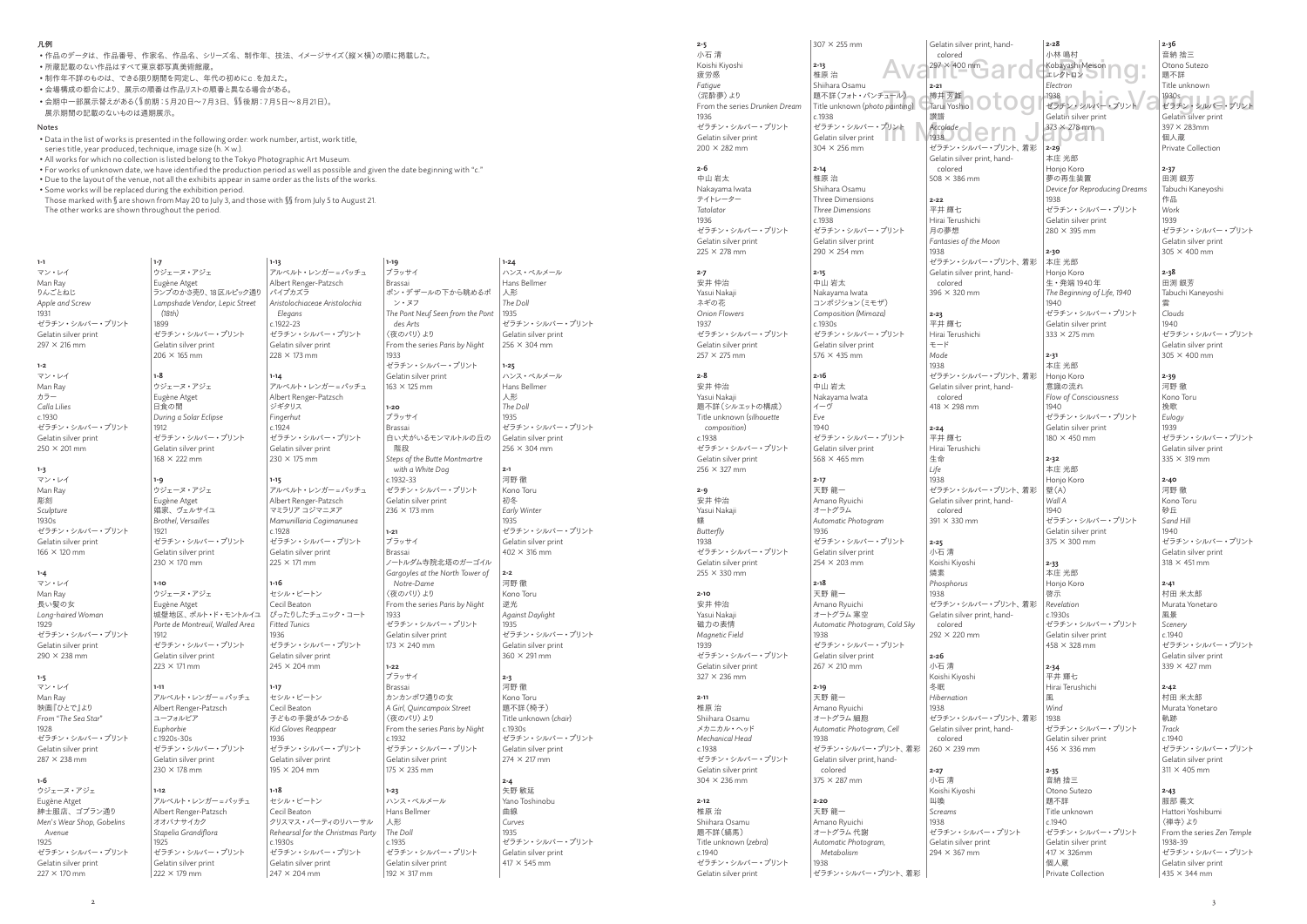**2-44** 服部 義文 Hattori Yoshibumi 〈禅寺〉より From the series *Zen Temple* 1938-39 ゼラチン・シルバー・プリント Gelatin silver print  $330 \times 422$  mm **2-45**

 $1940$ 

**2-46** ハナヤ勘兵衛 Hanaya Kanbee ナンデェ!! *Anything Wrong!* 1937 ゼラチン・シルバー・プリント Gelatin silver print  $550 \times 420$  mm

服部 義文 Hattori Yoshibumi 〈禅寺〉より From the series *Zen Temple* 1938-39

#### $406 \times 340$  mm

ゼラチン・シルバー・プリント Gelatin silver print

Koishi Kiyoshi 1. 洪水 *1. Flooding* 〈半世界〉より From the series *Half World*  $1040$ ゼラチン・シルバー・プリント Gelatin silver print  $379 \times 302$  mm

#### **2-47**

中山岩大 Nakayama Iwata 蝶(二) *Butterfly (2)* 1941 ゼラチン・シルバー・プリント Gelatin silver print 569 × 445 mm

#### **2-48**

中山 岩太 Nakayama Iwata  $#(-)$ *Butterfly (1)* 1941 ゼラチン・シルバー・プリント Gelatin silver print 568 × 455 mm

#### **2-49** 小石 清

**2-50** 小石 清 Koishi Kiyoshi 2. 戦勝記念物 *2. Monument of Victory* 〈半世界〉より From the series *Half World*  $1040$ ゼラチン・シルバー・プリント Gelatin silver print  $272 \times 199$  mm **2-51** 小石 清

**2-52** 小石 清

1940

**2-53** 小石 清

 $1940$ 

**2-54** 小石 清

6. 黙劇

 $1940$ 

Koishi Kiyoshi 3. 肥大した戦敗記念物 *3. Corpulent Monument of Defeat* 〈半世界〉より From the series *Half World* **2-58** 小石 清 10. 曼陀羅

**2-55** 小石 清

1940

**2-56** 小石 清

1940

**2-57** 小石 清

9. 静謐

1940

ゼラチン・シルバー・プリント Gelatin silver print  $292 \times 232$  mm Koishi Kiyoshi 4. 舞踏・インフレーション *4. Dance, Inflation* 〈半世界〉より From the series *Half World* ゼラチン・シルバー・プリント Gelatin silver print  $343 \times 339$  mm Koishi Kiyoshi 5. 世紀への記念塔 *5. Monumental Tower for Century* 〈半世界〉より From the series *Half World* ゼラチン・シルバー・プリント Gelatin silver print  $488 \times 358$  mm Koishi Kiyoshi *6. Silent Play* 〈半世界〉より From the series *Half World* ゼラチン・シルバー・プリント Gelatin silver print  $318 \times 442 \, \text{mm}$ Koishi Kiyoshi 7. 象と鳩 *7. Elephant and Doves* 〈半世界〉より From the series *Half World* ゼラチン・シルバー・プリント Gelatin silver print  $292 \times 325$  mm Koishi Kiyoshi 8. 抜殻の挙動 *8. Behavior of Cast-off Skin* 〈半世界〉より From the series *Half World* ゼラチン・シルバー・プリント Gelatin silver print  $444 \times 342$  mm Koishi Kiyoshi *9. Peace and Calm* 〈半世界〉より From the series *Half World* ゼラチン・シルバー・プリント Gelatin silver print  $372 \times 282$  mm Koishi Kiyoshi *10. Mandara* 〈半世界〉より From the series *Half World* 1940 ゼラチン・シルバー・プリント Gelatin silver print  $326 \times 433$  mm **2-59** 丹平写真倶楽部 Tanpei Shasin Club 『光』 *Hikari* 1940 287 × 225 mm **3-1 §** 山本 悍右 Yamamoto Kansuke ある人間の思想の発展・・・・靄 と寝室と *The Developing Thought of a Human...Mist and Bedroom and* 1932 コラージュ(印画紙、新聞、雑誌) Collage (photographic paper, newspaper, magazine pages)  $291 \times 207$ mm 名古屋市美術館蔵 Collection of Nagoya City Art Museum **3-2** 山本 悍右 Yamamoto Kansuke 題不詳(土壁) Title unknown (*soil wall*)  $c.1935 - 44$ ゼラチン・シルバー・プリント Gelatin silver print 248 × 297 mm **3-3** 山本 悍右 Yamamoto Kansuke 題不詳(脱衣棚と椅子) Title unknown (*bathroom shelf and chair*)  $c.1935$ ゼラチン・シルバー・プリント Gelatin silver print  $254 \times 168$  mm **3-4** 山本 悍右 Yamamoto Kansuke 題不詳(帽子のオブジェ) Title unknown (*object of Hat*) 1940 ゼラチン・シルバー・プリント Gelatin silver print  $159 \times 114 \, \text{mm}$ **3-5** 山本 悍右 Yamamoto Kansuke 題不詳(草原と布) Title unknown(*glassy plain and cloth*)  $c.1940$ ゼラチン・シルバー・プリント Gelatin silver print  $256 \times 304 \, \text{mm}$ **3-6 §§** 山本 悍右 Yamamoto Kansuke 題不詳(《伽藍の鳥籠》のヴァリ エーション)

Title unknown (variant of *Bird* 

*Cage of the Temple*) 1940 ゼラチン・シルバー・プリント Gelatin silver print  $304 \times 256$  mm 名古屋市美術館蔵 Collection of Nagoya City Art Museum **3-7 §** 坂田 稔 Sakata Minoru 嫉妬 *Jealousy* 1937 ゼラチン・シルバー・プリント Gelatin silver print  $372 \times 298$  mm 個人蔵(名古屋市美術館寄託) Private Collection (deposited at Nagoya City Art Museum) **3-8 §** 坂田 稔 Sakata Minoru 球体に就て *Regarding a Sphere* 1939 ゼラチン・シルバー・プリント Gelatin silver print  $458 \times 565$  mm 個人蔵(名古屋市美術館寄託) Private Collection (deposited at Nagoya City Art Museum) **3-9 §§** 坂田 稔 Sakata Minoru 題不詳(水滴による構成) Title unknown (*conposition with a waterdrop*) c.1934-38 ゼラチン・シルバー・プリント Gelatin silver print  $421 \times 505$  mm 個人蔵(名古屋市美術館寄託) Private Collection (deposited at Nagoya City Art Museum) **3-10 §** 坂田 稔 Sakata Minoru 題不詳(球と針金による構成) Title unknown (*composition with ball and metal wire*)  $c.1939 - 40$ ゼラチン・シルバー・プリント Gelatin silver print 567× 456 mm 個人蔵(名古屋市美術館寄託) Private Collection (deposited at Nagoya City Art Museum) **3-11 §§** 坂田 稔 Sakata Minoru 解放への欲求 *Desire for Release* 1937-39 ゼラチン・シルバー・プリント Gelatin silver print  $426 \times 556$  mm 個人蔵(名古屋市美術館寄託) Private Collection (deposited at Nagoya City Art Museum) **3-12 §§** 坂田 稔 Sakata Minoru 題不詳(建築と毛糸による構成)

**4-11** 許斐 儀一郎 Konomi Giichiro 題不詳 Title unknown  $c.1030c.40c$ 

244 × 297 mm 個人蔵 Private Collection

 $300 \times 253$  mm 個人蔵 Private Collection

 $254 \times 304$  mm 個人蔵 Private Collection

**4-14** 許斐 儀一郎 Konomi Giichiro 題不詳 Title unknown  $1040$ 

 $224 \times 254$  mm

Avant-Garde 200 × 238 mm ing: ゼラチン・シルバー・プリント Gelatin silver print 個人蔵 Private Collection

in Monomi Giichiro<br>ゼラチン・シルバー・プリント 白い扉 **4-17** 許斐 儀一郎 Konomi Giichiro 白い扉〇 *White Doors* 1939 ゼラチン・シルバー・プリント Gelatin silver print 248 × 298 mm 個人蔵 Private Collection

プリント | Chang Konomi Giichiro | 100 | 417 | 0 | 10 | 0 | 12 | 1338<br>アリント | Changton at the Sea **4-23** 久野 久 Hisano Hisashi 題不詳 Title unknown c.1938 Gelatin silver print  $242 \times 299$  mm 福岡市美術館蔵 Collection of Fukuoka Art Museum

Title unknown(*composition with building and yarn*) 1939-40 ゼラチン・シルバー・プリント Gelatin silver print  $406 \times 274$  mm 個人蔵(名古屋市美術館寄託) Private Collection (deposited at Nagoya City Art Museum) **3-13 §** 坂田 稔 Sakata Minoru 危機 *Crisis* 1938 ゼラチン・シルバー・プリント Gelatin silver print 559 × 463 mm 個人蔵(名古屋市美術館寄託) Private Collection (deposited at Nagoya City Art Museum) **3-14 §** 坂田 稔 Sakata Minoru 竹に取材せる *Composition with Bamboo* c.1939-40 ゼラチン・シルバー・プリント Gelatin silver print  $559 \times 458$  mm 個人蔵(名古屋市美術館寄託) Private Collection (deposited at Nagoya City Art Museum) **3-15 §§** 坂田 稔 Sakata Minoru 農民家屋に就て *Regarding a Farmhouse* 1939 ゼラチン・シルバー・プリント Gelatin silver print  $434 \times 532$  mm 個人蔵(名古屋市美術館寄託) Private Collection (deposited at Nagoya City Art Museum) **3-16** 後藤 敬一郎 Goto Keiichiro オブジェ― 曇り日の海濱 *Object, Seashore in Cloudy* 1039 ゼラチン・シルバー・プリント Gelatin silver print  $174 \times 286$  mm **3-17** 後藤 敬一郎 Goto Keiichiro 歴史の断層 *Dislocation of History* 1938 ゼラチン・シルバー・プリント Gelatin silver print  $502 \times 451$  mm **3-18** 後藤 敬一郎 Goto Keiichiro 帰らぬ舞台 *Performance on No Return* 1935-40 ゼラチン・シルバー・プリント Gelatin silver print  $513 \times 451$  mm **3-19** 後藤 敬一郎 Goto Keiichiro

最後の審判図 *The Last Judgement* 1935-40 ゼラチン・シルバー・プリント Gelatin silver print  $550 \times 456$  mm **3-20** 後藤 敬一郎 Goto Keiichiro 自由の時効 *Prescription of Freedom* 1939-41 ゼラチン・シルバー・プリント Gelatin silver print  $211 \times 289$  mm **3-21** 田島 二男 Tajima Tsugio 題不詳 Title unknown c.1940 ゼラチン・シルバー・プリント Gelatin silver print  $211 \times 254$  mm **3-22** 田島 二男 Tajima Tsugio 作品A 自然より *Picture A - Nature* 1940 ゼラチン・シルバー・プリント Gelatin silver print  $450 \times 431$  mm **3-23** 田島 二男 Tajima Tsugio 張り板に松影 *Pine Tree Shadow on Full Boards* 1940 ゼラチン・シルバー・プリント Gelatin silver print  $398 \times 457$  mm **3-24** 下郷羊雄編著 Editing and writing: Shimozato Yoshio 『メセム属』 *Mesemu Zoku*  $1040$ 165 × 128 mm **4-1** 撮影者不詳 Photographer unknown イルフ逃亡 *IRF on the Run* 1939 ゼラチン・シルバー・プリント Gelatin silver print  $102 \times 153 \, \text{mm}$ 福岡市美術館蔵 Collection of Fukuoka Art Museum **4-2** 高橋 渡 Takahashi Wataru BELA *BELA* 1937 ゼラチン・シルバー・プリント Gelatin silver print  $278 \times 246$  mm 個人蔵 Private Collection

**4-3** 高橋 渡 Takahashi Wataru DUET *DUET* 1937 ゼラチン・シルバー・プリント Gelatin silver print  $291 \times 251$  mm 個人蔵 Private Collection **4-4** 高橋 渡 Takahashi Wataru 友の像 *Portrait of a Friend* 1937 ゼラチン・シルバー・プリント Gelatin silver print  $279 \times 249$  mm 個人蔵 Private Collection **4-5** 高橋 渡 Takahashi Wataru ・・・・ ・・・・ 1937 ゼラチン・シルバー・プリント Gelatin silver print 303 × 259 mm 個人蔵 Private Collection

#### **4-6** 高橋 渡 Takahashi Wataru 花籠のある風景 *Landscape with a Flower Basket* 1937 ゼラチン・シルバー・プリント Gelatin silver print  $264 \times 244$  mm 個人蔵 Private Collection

**4-7** 高橋 渡 Takahashi Wataru 風景 *Landscape* 1939 ゼラチン・シルバー・プリント Gelatin silver print  $236 \times 297$  mm 個人蔵 Private Collection

**4-8** 高橋 渡 Takahashi Wataru 無題 *Untitled* 1939 ゼラチン・シルバー・プリント Gelatin silver print  $250 \times 295$  mm 個人蔵 Private Collection

**4-9** 高橋 渡 Takahashi Wataru 逃避者(二笑亭の連想) *Associated with Nishotei* 1939 ゼラチン・シルバー・プリント Gelatin silver print 290 × 240 mm

個人蔵

**4-10** 許斐 儀一郎

Private Collection Konomi Giichiro 海の墓標 し *Gravestone at the Sea*

1939

Gelatin silver print  $302 \times 254$  mm 個人蔵 Private Collection

ゼラチン・シルバー・プリント Gelatin silver print

**4-12** 許斐 儀一郎 Konomi Giichiro 題不詳 Title unknown c.1930s-40s

ゼラチン・シルバー・プリント Gelatin silver print

**4-13** 許斐 儀一郎 Konomi Giichiro 題不詳 Title unknown c.1930s-40s

ゼラチン・シルバー・プリント Gelatin silver print

ゼラチン・シルバー・プリント Gelatin silver print

個人蔵 Private Collection **4-15** 許斐 儀一郎 Konomi Giichiro 題不詳 Title unknown c.1930s-40s ゼラチン・シルバー・プリント Gelatin silver print  $257 \times 306$  mm 個人蔵 Private Collection

**4-16** 許斐 儀一郎 Konomi Giichiro 題不詳 Title unknown 1939

 $\frac{4}{3}$ 

**4-18** 許斐 儀一郎 Konomi Giichiro 題不詳 Title unknown c.1930s-40s ゼラチン・シルバー・プリント Gelatin silver print  $303 \times 254$  mm 個人蔵 Private Collection

**4-19** 許斐 儀一郎 Konomi Giichiro 題不詳 Title unknown c.1930s-40s ゼラチン・シルバー・プリント Gelatin silver print  $254 \times 304 \, \text{mm}$ 個人蔵 Private Collection

**4-20** 久野 久 Hisano Hisashi 海のショーウィンドウ *Display Window of Sea Life* 1038 ゼラチン・シルバー・プリント Gelatin silver print 303 × 252 mm 福岡市美術館蔵 Collection of Fukuoka Art Museum

**4-21** 久野 久 Hisano Hisashi 題不詳 Title unknown c.1936 ゼラチン・シルバー・プリント Gelatin silver print  $252 \times 301 \, \text{mm}$ 福岡市美術館蔵 Collection of Fukuoka Art Museum

**4-22** 久野 久 Hisano Hisashi SPOT *SPOT* 1937 ゼラチン・シルバー・プリント Gelatin silver print  $381 \times 296$  mm 福岡市美術館蔵 Collection of Fukuoka Art Museum

**4-24** 久野 久 Hisano Hisashi 肖像 *Portrait* 1939 ゼラチン・シルバー・プリント Gelatin silver print  $291 \times 252$  mm 福岡市美術館蔵 Collection of Fukuoka Art Museum

**4-25** 久野 久 Hisano Hisashi 題不詳 Title unknown c.1930s-40s ゼラチン・シルバー・プリント Gelatin silver print  $258 \times 304 \, \text{mm}$ 福岡市美術館蔵 Collection of Fukuoka Art Museum

**4-26** 久野 久 Hisano Hisashi 題不詳 Title unknown 1941 ゼラチン・シルバー・プリント Gelatin silver print 308 × 254 mm 福岡市美術館蔵 Collection of Fukuoka Art Museum

**4-27** 伊藤 研之 Ito Kenshi 音階 *Musical Scale* 1939 油彩、画布 Oil on canvas  $970 \times 1455$  mm 福岡市美術館蔵 Collection of Fukuoka Art Museum

**4-28** .<br>伊藤 研之 Ito Kenshi 湖 *Lake* 1940 油彩、画布 Oil on canvas  $1125 \times 1455$  mm 福岡市美術館蔵 Collection of Fukuoka Art Museum

**4-29** 田中 善徳 Tanaka Zentoku